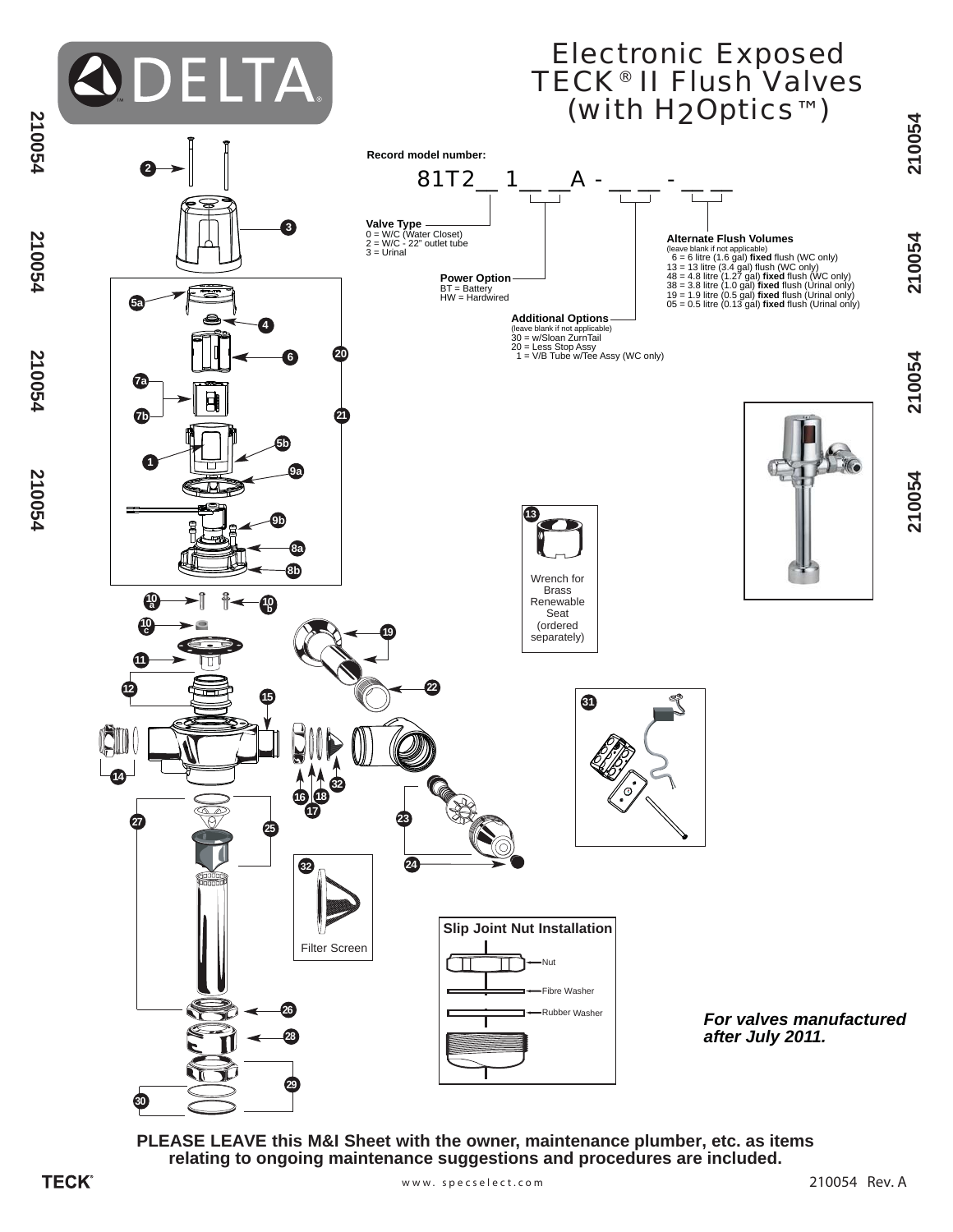|                | Item # $Part #$<br><b>Description</b> |                     |                                                                                                                        |                                       |  |  |
|----------------|---------------------------------------|---------------------|------------------------------------------------------------------------------------------------------------------------|---------------------------------------|--|--|
| 1<br>061063A   |                                       |                     | Replaceable Lens for 3rd Generation E-FV                                                                               |                                       |  |  |
|                | 2                                     | 061138A             | Cover Screws for 3rd Generation E-FV                                                                                   |                                       |  |  |
|                | 3                                     | 061139A             | <b>CP Metal Cover</b>                                                                                                  |                                       |  |  |
|                | 4                                     | see #7              | <b>Button Head Assembly</b>                                                                                            |                                       |  |  |
|                | 5a                                    | 061140A             | Case Top for 3rd Generation E-FV                                                                                       |                                       |  |  |
|                | 5b                                    | 061170A             | Plastic Case for 3rd Generation E-FV                                                                                   |                                       |  |  |
|                | 6                                     | 060334A             | <b>Battery Holder</b>                                                                                                  |                                       |  |  |
|                | 7a<br>7b                              | 061161A<br>061162A  | Water Closet Board for 3rd Generation E-FV & Override Button<br>Urinal Board for 3rd Generation E-FV & Override Button |                                       |  |  |
|                | 8a                                    | 061024A             | Regulating Screw & O-Ring                                                                                              |                                       |  |  |
|                | 8b                                    | 061169A             | Cast Cap/Solenoid & Regulating Screw Assembly                                                                          |                                       |  |  |
|                | 9а                                    | 061141A*            | Cover Gasket (3/pkg)                                                                                                   |                                       |  |  |
|                | 9b                                    | 060078A*            | Screws for Cast Cap (4/pkg)                                                                                            |                                       |  |  |
|                | 10a                                   | 060507A             | Water Closet Poppet Pin Pack (3/pkg)                                                                                   |                                       |  |  |
| $\overline{ }$ | 10 <sub>b</sub>                       | 060508A             | Urinal Poppet Pin Pack (3/pkg)                                                                                         |                                       |  |  |
|                | 10c                                   | 062025A             | Washer (3/pkg)                                                                                                         |                                       |  |  |
|                | 11                                    | 060779A             | Diaphragm/Guide Assembly Complete                                                                                      |                                       |  |  |
|                |                                       | 061100A             | Diaphragm/Guide Assembly for 0.5L Urinal                                                                               |                                       |  |  |
| See Table      |                                       | 060079A             | Diaphragm Package<br>RCP Brass Renewable Seat with Gasket                                                              |                                       |  |  |
|                | 12                                    | 060182A             |                                                                                                                        |                                       |  |  |
|                |                                       | 061101A<br>062007A  | RCP Brass Renewable Seat with 2 Gaskets<br>Brass Seat with Gasket for 0.5L                                             |                                       |  |  |
|                | 13                                    | 060341A             | Wrench for Brass Renewable Seat (ordered separately)                                                                   |                                       |  |  |
|                | 14                                    | 060342A             | Plug & O-Ring for Handle End                                                                                           |                                       |  |  |
|                | 15                                    | 060506A             | Standard Adjustable Tail CP                                                                                            |                                       |  |  |
|                | 16                                    | 060735A             | <b>Union Nut CP</b>                                                                                                    |                                       |  |  |
|                | 17                                    | 060692A             | <b>Retaining Ring</b>                                                                                                  |                                       |  |  |
|                | 18                                    | 060082A*            | Adjustable Tail O-Ring Package (20/pkg)                                                                                |                                       |  |  |
|                | 19                                    | 060504A             | S/S Wall Flange & Cover Tube                                                                                           |                                       |  |  |
|                | 20                                    | 061142A             | Electronic Water Closet Repair Kit for 3rd Generation E-FV                                                             |                                       |  |  |
|                |                                       | 061143A             | Electronic Urinal Repair Kit for 3rd Generation E-FV                                                                   |                                       |  |  |
|                | 21                                    | 061144A             | Electronic Water Closet Repair Kit for DF 3rd Generation E-FV                                                          |                                       |  |  |
|                | 22                                    | 060697A             | 1" Copper Sweat Inlet Adaptor                                                                                          |                                       |  |  |
|                |                                       | 060694A             | 3/4" Copper Sweat Inlet Adaptor                                                                                        |                                       |  |  |
|                |                                       | 060764A             | 3/4" FIP Inlet Adaptor                                                                                                 |                                       |  |  |
|                | 23                                    | 060843A             | Retrofit Check Stem Unit, Capnut & Button Complete                                                                     |                                       |  |  |
|                |                                       | 060844A             | Seat Washer, Spring, Button & O-Ring Kit<br>Angle Stop with Union Nut & Tail Complete                                  |                                       |  |  |
|                | 24                                    | 060859A<br>060081A* | Plug Button Package (12/pkg)                                                                                           |                                       |  |  |
|                | 25                                    | 060785A             | VB Sleeve Complete                                                                                                     |                                       |  |  |
|                | 26                                    | 060094A             | CP Male Threaded Coupling Ring                                                                                         |                                       |  |  |
|                | 27                                    | 060782A             | 11/2" x 10" VB, Ring & Tube Complete (for 81T201)                                                                      |                                       |  |  |
|                |                                       | 060783A             | 1½" x 22%" VB, Ring & Tube Complete (for 81T221)                                                                       |                                       |  |  |
|                |                                       | 060863A             | 1¼" x 10" VB, Ring & Tube Complete (for 81T291)                                                                        |                                       |  |  |
|                |                                       | 060784A             | 3/4" x 111/2" VB, Ring & Tube Complete (for 81T231)                                                                    |                                       |  |  |
|                |                                       | 060781A             | 11/2" x 10" VB, Side Outlet Tee Tube Complete                                                                          |                                       |  |  |
|                | 28                                    | 060004A             | 11/2" Spud Flange                                                                                                      |                                       |  |  |
|                |                                       | 060463A             | 3/4" CP Coupling Nut, 3/4" Washer & 3/4" Spud Flange                                                                   |                                       |  |  |
|                |                                       | 060745A             | 1¼" Lockring (used with 060004A for 1¼" Spud)                                                                          |                                       |  |  |
|                | 29                                    | 060778A             | 11/2" Rough Coupling Nut & Washer                                                                                      |                                       |  |  |
|                |                                       | 060773A             | 11/4" Rough Coupling Nut & Washer                                                                                      |                                       |  |  |
|                |                                       | 060463A             | 3/4" CP Coupling Nut, 3/4" Washer & 3/4" Spud Flange<br>11/2" Rubber Slip Joint Washer (12/pkg)                        |                                       |  |  |
|                | 30<br>31                              | 060083A*<br>061069A | Hardwire Converter & Rigid Connection Assy for 3rd Gen E-FV                                                            |                                       |  |  |
|                |                                       | 061069A-BB          | Hardwire Converter & Rigid Connection with Battery Back-up                                                             |                                       |  |  |
|                | 32                                    | 060344A             | Filter Screen Kit (12/pkg) for Teck tails                                                                              |                                       |  |  |
|                |                                       | 060972A             | Filter Screen Kit (6/pkg) for Sloan <sup>®</sup> /Zurn <sup>®</sup> tails (-30 models)                                 | * Package Qua                         |  |  |
|                |                                       | 060704A             | Transformer (110 to 24 VAC) for 5 Sensor Modules**                                                                     | Price List for o<br>** Each individua |  |  |
|                |                                       | 060771A             | Transformer (110 to 24 VAC) for 10 Sensor Modules**                                                                    |                                       |  |  |
|                |                                       | 060772A             | Transformer (110 to 24 VAC) for 25 Sensor Modules**                                                                    | NOTE: Refe<br>additional pa           |  |  |
|                |                                       |                     |                                                                                                                        |                                       |  |  |

\* Package Quantities May Change. Check the parts section of the latest Delta Commercial Faucet Price List for current quantities.

al sensor module requires its own 24 VAC to 6 VDC hardwire converter.

NOTE: Refer to TECK Flushometer Repair Parts and Maintenance Manual for additional parts and information.

### **Table 1**

| <b>WC Models</b>             | <b>Suffix</b> | Example         | <b>RP Required</b><br><b>Poppet Pin</b> | Diaphragm/<br>Guide | Seat with<br>1 Gasket | Seat with<br>2 Gaskets | <b>Washer (install</b><br>under poppet pin) |
|------------------------------|---------------|-----------------|-----------------------------------------|---------------------|-----------------------|------------------------|---------------------------------------------|
| Adjustable 6L (1.6 US gal)   | none          | 81T201BTA       | 060507A                                 | 060779A             |                       | 061101A                | 062025A                                     |
| Fixed 6L (1.6 US gal)        | -6            | 81T201BTA-6     | 060507A                                 | 060779A             |                       | 061101A                | 062025A                                     |
| Adjustable 13L (3.4 US gal)  | $-13$         | 81T201BTA-20-13 | 060507A                                 | 060779A             | 060182A               |                        |                                             |
| Fixed 4.8L (1.27 US gal)     | $-48$         | 81T201BTA-48    | 060507A                                 | 060779A             |                       | 061101A                | 062025A                                     |
| <b>UR Models</b>             | <b>Suffix</b> | Example         | <b>RP Required</b><br><b>Poppet Pin</b> | Diaphragm/<br>Guide | Seat with<br>Gasket   |                        |                                             |
| Adjustable 1.9L (0.5 US gal) | none          | 81T231BTA       | 060508A                                 | 060779A             | 060182A               |                        |                                             |
| Fixed 3.8L (1.0 US gal)      | $-38$         | 81T231BTA-38    | 060508A                                 | 060779A             | 060182A               |                        |                                             |
| Fixed 1.9L (0.5 US gal)      | $-19$         | 81T231BTA-19    | 060508A                                 | 060779A             | 060182A               |                        |                                             |
| Fixed 0.5L (0.13 US gal)     | $-05$         | 81T231BTA-05    | 060508A                                 | 061100A             | 062007A               |                        |                                             |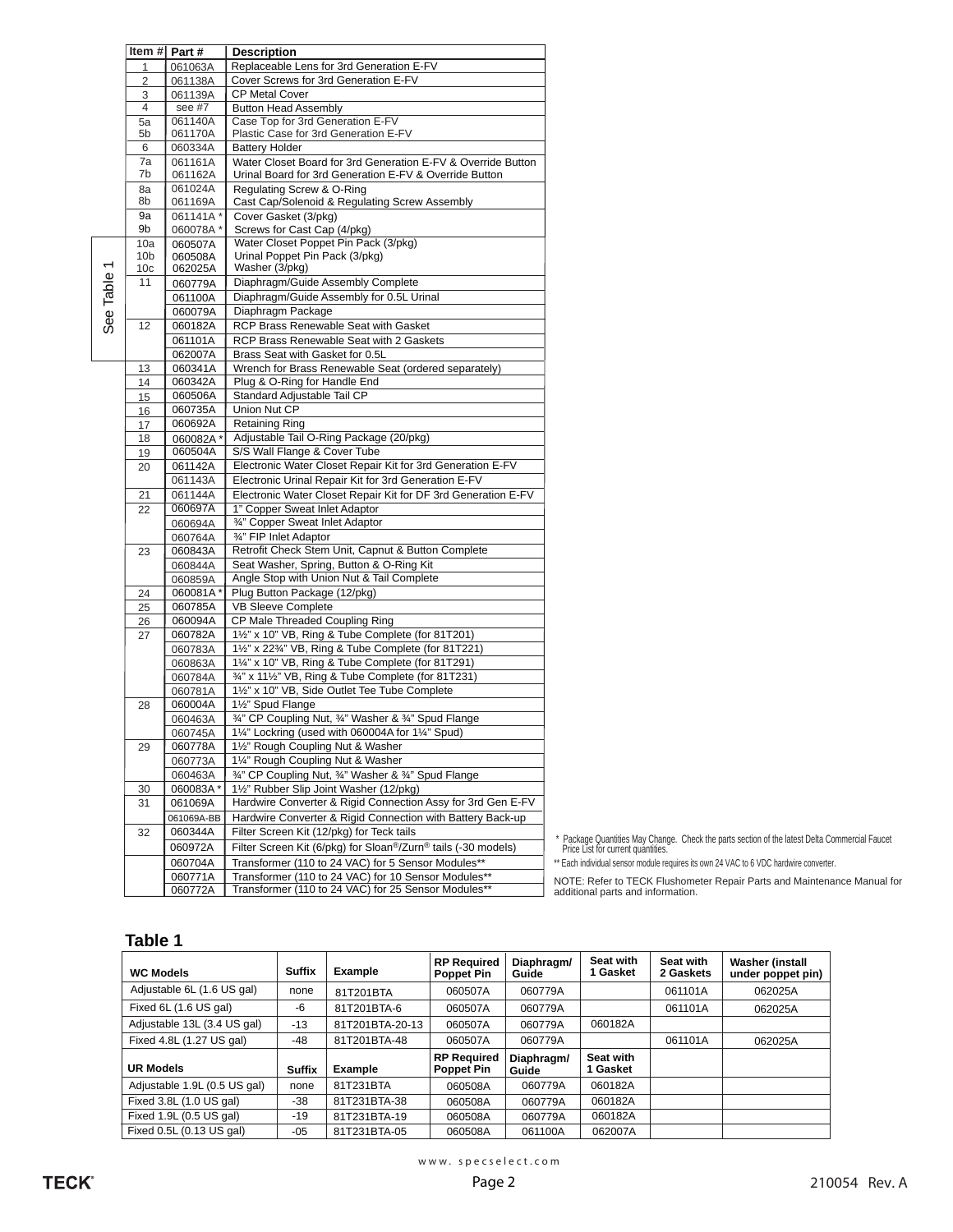| <b>Product #</b>                         |                         | B                      |              |  |
|------------------------------------------|-------------------------|------------------------|--------------|--|
|                                          | Max.                    | $\pm$ 11mm ( $7/16$ )  | Min.         |  |
| All 81T201BT/<br>81T201HW<br>variations* | 292mm $(11\frac{1}{2})$ | 121mm $(4\frac{3}{4})$ | 54mm (2.13") |  |
| All 81T231BT/<br>81T231HW<br>variations* | 330mm (13")             | 121mm $(4\frac{3}{4})$ | 54mm (2.13") |  |

 $*$  Note: -30 models, B = 114mm - 131 mm (4.5" to 5.18")

# **BEFORE THE FIRST FLUSH (COMPLETE VALVES)**

## **FLUSH BOTH OLD AND NEW PIPES:**

It is important to FLUSH and CLEAN thoroughly both new and old water piping to ELIMINATE contaminants (eg. scale, sediment, gravel, cuttings, solder, etc.) from the line.

Where the water has a sediment content, a PIPE STRAINER in the supply line should alleviate that condition and protect working parts of flushometers and faucets.

On a NEW INSTALLATION, always flush the valve 4 or 5 times to clean out supply line debris. It is also advisable where more than one flushometer is installed on a water line, to flush out the water piping through the last flushometer outlet of the pipe line.

## **INSTALL FILTER SCREEN (included):**

**Note**: Place filter in stop bore with conical screen facing the water flow. **Caution**: Do not push filter in too far. Let filter seat against face of flush valve tail. Periodic cleaning of the filter screen with water is recommended depending on local water conditions to remove any dirt or sediment. See filter screen M&I for additional installation information.

## **ELIMINATE AIR FROM VALVES:**

The FIRST FLUSH should ELIMINATE all air from the TECK flushometer. DO NOT ADJUST flushometer based on the results of the first flush.



A water hammer arrestor may be installed at the last flushometer and/or at the back of an individual installation. This assures SMOOTHER OPERATION of the valves and longer life for the working parts.

HANDS SHOULD BE CLEAN AND FREE OF GREASE AND OIL during any maintenance or handling of electronic housing components to prevent possible damage to internal circuitry.

## **IF LEFT HAND STOP REQUIRED:**

- Remove the chrome cover by taking out the two cover screws. See Figure 4.
- . You will now see the clear electronic compartment with a grey cover.
- Now take hold of the compartment and very carefully, slowly lift the compartment about 1/4" and turn it 180°.
- The sensor eye should now be on the other side.
- Gently push the compartment back down, aligning the two screw holes on the clear case with the screw holes on the brass solenoid cap.
- Rotate cover gasket 180° on brass cap.
- Check for pinched wires between cover and clear case.
- Ensure grey cover is snapped onto clear case and chrome button is properly seated.
- Replace the chrome cover and two cover screws do not overtighten cover screws.

Teck flushometers are individually factory tested and set at 60 PSI to:

- 3.43 U.S. gallons / 13.0 litres for water closets
- 1.60 U.S. gallons / 6.0 litres for water closets
- 1.27 U.S. gallons / 4.8 litres for water closets

1.0 U.S. gallon / 3.8 litres for urinal valves

0.5 U.S. gallon / 1.9 litres for urinal valves 0.13 U.S. gallon / 0.5 litre for urinal valves

The Regulating Screw (061024A, item #8) may be adjusted, according to job conditions and fixture installed to the proper water volume to flush that particular fixture (except -6, -48, -38, -19 and -05 models which are not field adjustable).

**NOTE:** 4.8 and 6 Litre water closets or washdown urinals may require the Angle Stop to be set at only ONE TURN OPEN. For a SHORTER flush, turn the Regulating Screw (061024A, item #8) left (counter-clockwise) and right (clockwise) for a LONGER flush (except -6, -48, -38, -19 and -05 models which are not field adjustable).



# **1" Copper Inlet Adapter Installation**



1 . Measure distance "D" from centre line of fixture spud to finished wall.

- 2. Cut copper tube 1" shorter than dimension "D".
- 3. Push adapter onto copper tube until it stops on the shoulder.
- 4. Solder adapter to copper tube.
- 5. Cut cover tube 1½" shorter than dimension "D".
- 6. Slide the wall flange and cover tube over the supply pipe.
- 7. Thread the union stop onto the adapter, and tighten set screw in flange.

**Fig. 2**



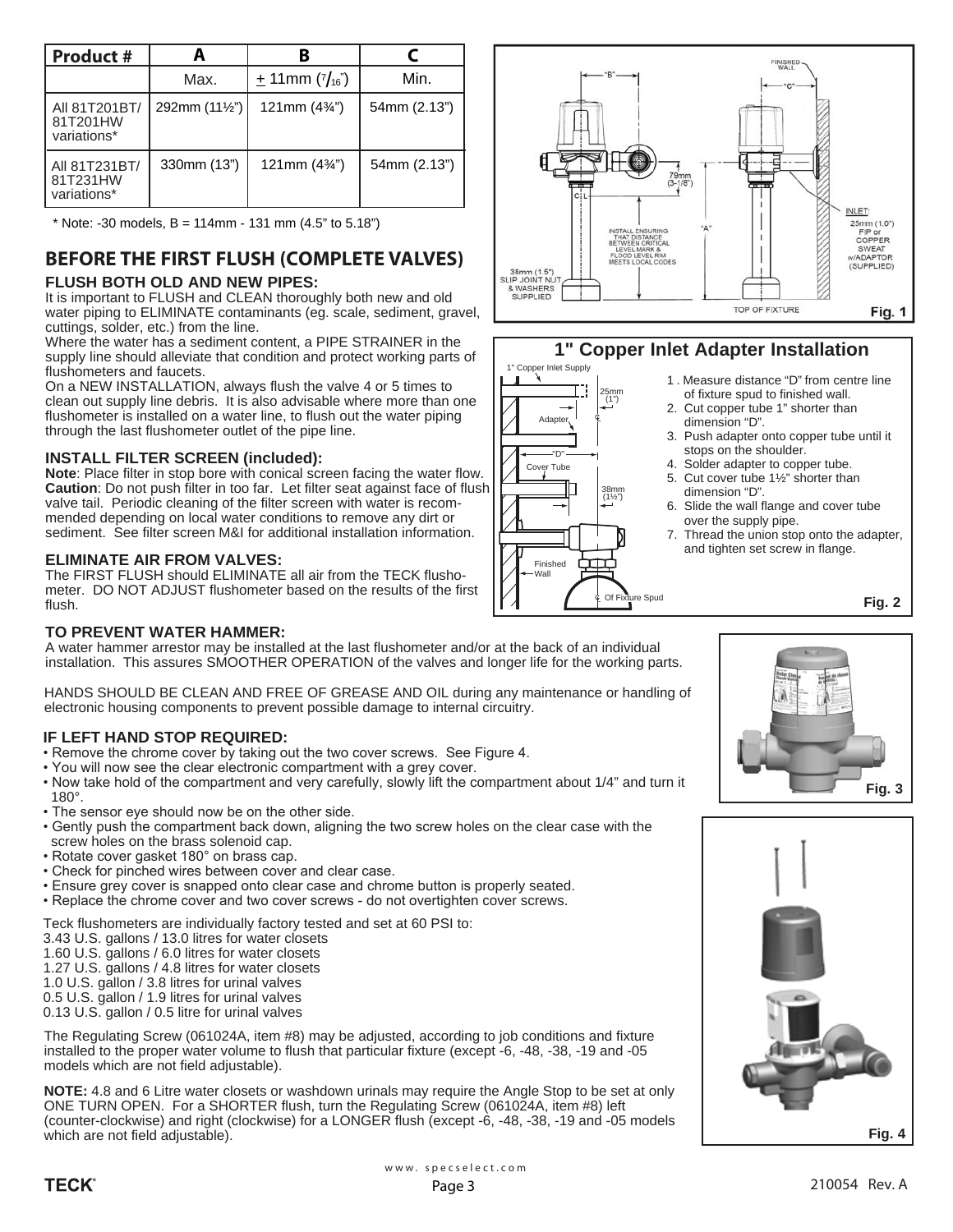## INSTALLATION INSTRUCTIONS - BATTERY FLUSHOMETER **(for Hardwire, skip to Step 3)**

### **Step 1:**

- Install battery flushometer to fixture.
- Open inlet stop.

### **Step 2:**

- Follow instructions on yellow static label (Figure 3). Note: The batteries are already installed and the product is in hibernation mode  **waiting to be activated.**
- . After you remove the yellow label, you must push the manual over-ride button three times within five seconds to activate the valve and to place it into operation mode. To signify the valve has entered operation mode, you will see an ascending and descending light sequence.
- **Proceed to Step 5.**

# INSTALLATION INSTRUCTIONS - HARDWIRED FLUSHOMETER

### **Step 3:**

- Before installing the flush valve body. Install 2" x 4" electrical box into wall with centre of box in line with the cut-out in the back of the metal flush valve cover. See Figure 5.
- Securely attach box to wall structure.  $\triangle$  Install CSA and/or UL approved Class 2 transformer or equivalent in a convenient location or in a pipe chase. **(Do NOT install the transformer inside the control box.)** Run suitable wires from 24 VAC step down transformer into the electrical box. The transformer is to be installed in an adjacent accessible space. Use cable which complies to local electrical codes for 1 amp load. No. 18 cable is usually sufficient.
- . Assemble plastic bushing into the hole on the coverplate.
- Measure and cut tube assembly to appropriate length so that the bushing will fit under the metal flush valve cover and the free end will protrude into the box through the coverplate by 1/2" minimum. Rotate cover gasket, if necessary, so that the U-shaped wire guides align with the rear opening in valve cover.
- . Assemble flush valve to fixture. When ready, remove metal cover and feed the wires from the hardwire converter through the tube assembly and the tube assembly through the bushing on the coverplate.
- . Attach the converter wires to the 24 VAC wires from a step down transformer.
- With power to the flushometer, you will see an ascending and descending light sequence to signify that the valve is now in operation mode.
- Assemble coverplate using the bracket and screws provided.
- . With the tube bushing located in position, assemble metal cover to flush valve body with tube assembly located in metal cover cut-out.

### **Step 4:**

• Open inlet stop.

### **Step 5: Operation Mode**

Upon power up - a sequence of descending and ascending red lights will signify that the valve is in operation mode. **Once in operation mode, if factory settings are preferred, no further action is required and the valve installation is complete.**

**Factory pre-set functions are:**

WC sensing distance of 30", 24 hour flush is off and flush delay is 3 to 6 seconds. Urinal sensing distance of 28", 24 hour flush is on and a 0 to 3 second flush delay.

## MAKING ADJUSTMENTS TO THE ELECTRONIC FEATURES

(Optional: Only required if factory settings are not preferred)

Once in operation mode, if adjustments are preferred, installer must move into set up mode. **If desired adjustments are not made within 30 minutes of initial power-up, the power must be disconnected for 10 seconds and then reconnected to obtain another adjustment period.**

### **Step 6: Set-Up Mode**

- If 30 minutes have passed since the initial power-up of the valve open up the battery compartment (Figures 9 and 10) and disconnect the battery snap for 10 seconds. Reconnect and replace the chrome cover and screws. If hardwired - disconnect battery snap to the hardwire converter for 10 seconds.
- To move from operation mode into set-up mode, push and hold manual override button for five seconds. Release the override button when a solid blue light is visible.
- **The watercloset flushometer models have 2 settings which are adjustable via the Set-Up Mode Range Adjustment and 24 Hour Flush Adjustment.**
- **The urinal flushometer models have 2 settings which are adjustable via the Set-Up Mode Range Adjustment and 24 Hour Flush Adjustment.**
- . While in Set-Up Mode, the user will move through the different adjustment modes one by one, in the order as described above. Use the override button to toggle through the different settings of the adjustment feature being altered. To advance to the next adjustment mode, hold down override button until blue light is present, then release the button. See Figure 6.

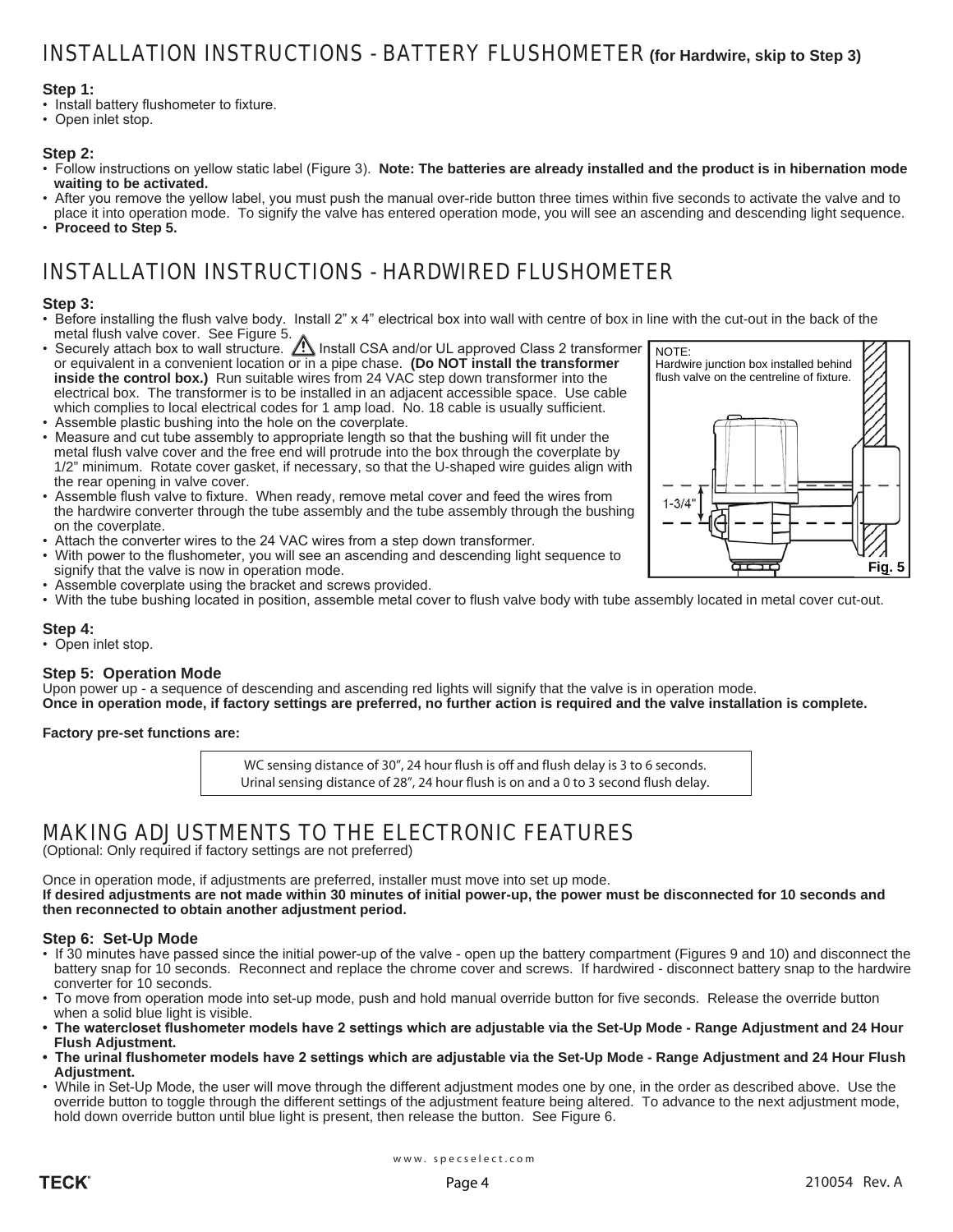

**Step 7: Making Adjustments** (Optional: Only required if factory settings are not preferred)

### **7.1 Range Adjustment Mode:**

- Top blue light will be flashing if an object is detected, and each press of the override button advances to the next sensing distance. See Figure 6.
- To ensure sensing distance is set to precise desired position, start at 1 red visible light and stand at desired activating distance.
- Press override button until blue light begins to flash. The blue light indicates that the sensing distance has been adjusted to a position that is right in front of you.
- Refer to Figure 6 for the different range settings.
- The sensor is now set at your desired position.
- The sensing distance for waterclosets can be set between 24" and 42", and for urinals between 18" and 36".
- If further adjustments are desired, press and hold down the override button for 5 seconds, until a solid blue light is present. Release the override button to advance to the next adjustment feature.
- If all adjustments have been completed, no further action is required, and operation mode will automatically resume if the override button is not pressed within 2 minutes.
- To advance to next setting, press and hold down override button for 5 seconds until the solid blue light is present.
- Release override button.
	- If urinal, the next mode will be the 24 Hour Flush Adjustment.
	- If watercloset, a blue and red light will be present. This mode is currently inactive and is designed for any future options.
	- To advance to 24 Hour Flush, press and hold down override button for 5 seconds until the solid blue light is present.
	- Release override button, you are now in 24 Hour Flush mode.

#### **7.2 24 Hour Flush Adjustment Mode:**

- When the 2 red lights are present 24 hour flush is OFF.
- When the 3 red lights are present 24 hour flush is ON.
- Press manual override button to toggle between ON and OFF mode.
- To return to Operation Mode (waterclosets only), press and hold down override button for 5 seconds until solid blue light is present. Release override button.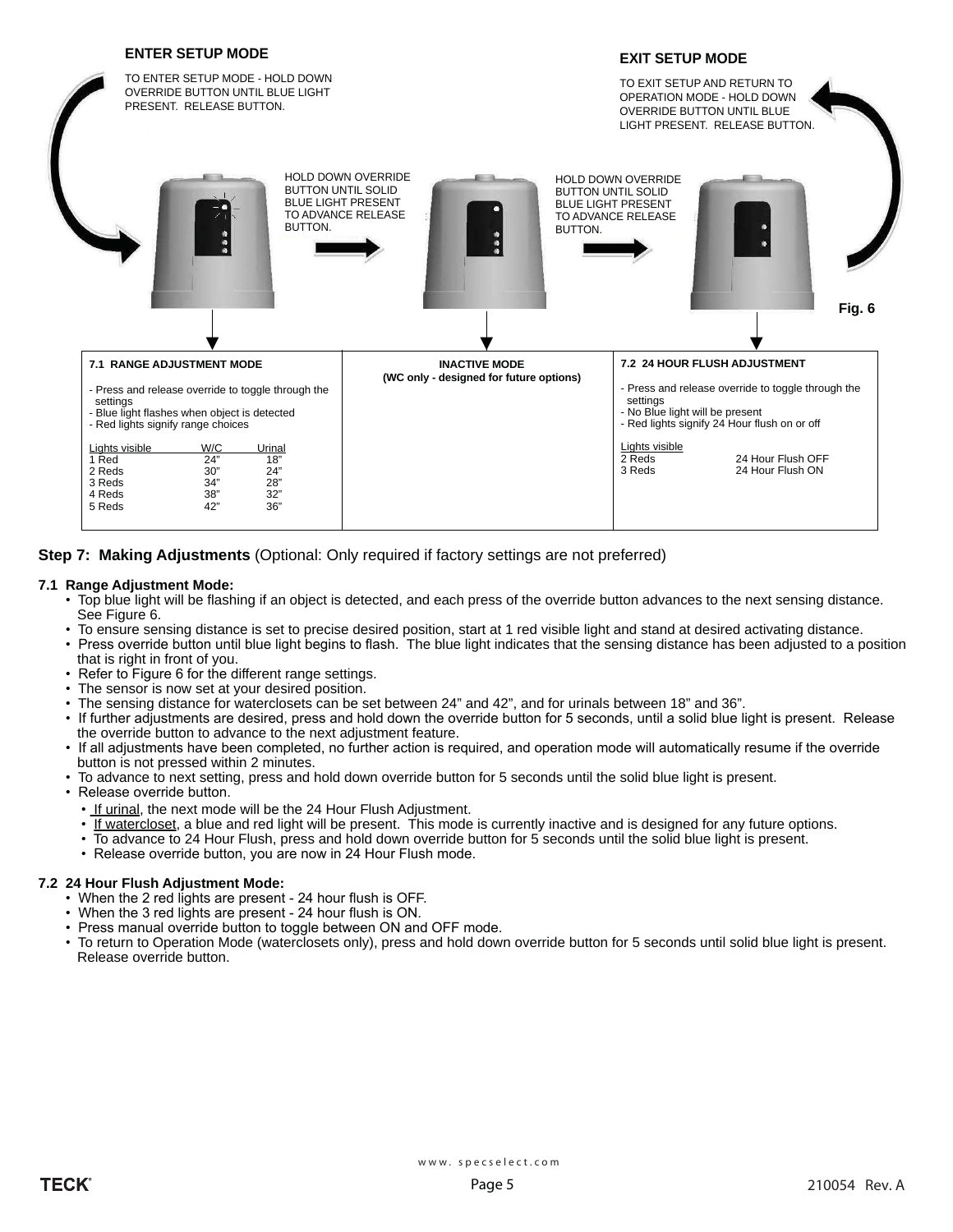### **Exiting Set-Up Mode:**

- Can be accomplished in one of two ways;
	- 1. During the 24 Hour Adjustment feature, press and hold down override button for 5 seconds until solid blue light is present. Release override button.
	- 2. During all modes, valve will revert back to operation mode automatically if the override button is not pressed within 2 minutes.
- \* After the last adjustment has been completed and the flush valve has returned to operation mode, there is a window of approximately 30 minutes where additional changes can be made. If desired adjustments are not made within 30 minutes, the batteries must be disconnected for 10 seconds and then re-connected to obtain another adjustment period. To make changes, begin at step #6 above.

# BATTERY STRENGTH INDICATOR & BATTERY REPLACEMENT

### **TO CHECK BATTERY STRENGTH:**

- 1. During Operation Mode press and hold down the override button for approximately 10 seconds.
- 2. DO NOT RELEASE BUTTON WHEN SOLID BLUE LIGHT IS PRESENT KEEP HOLDING DOWN.
- 3. After 10 seconds, the battery strength will be displayed via the red lights. The more lights that are present, the more life the batteries have. See Figure 8.
- 4. When you are satisfied with the strength indication, release the override button to return to Operation mode.

## **BATTERY STRENGTH INDICATION**





### **TO REPLACE BATTERIES:**

- 1. Remove the two cover screws and lift off CP metal cover, see Figure 9.
- 2. Hold case/cover securely with one hand and open hinged lid of the battery compartment in the back of the unit.
- 3. Pull the battery holder out and insert new set of four "AA" batteries into battery holder. (Use the +/- signs on the batteries and the +/- signs on the battery holder for correct positioning.) **Note:** Do not use a metal screwdriver to remove snap from battery holder.
- 4. Install the refreshed battery holder back into the electronic housing. (When the new batteries are installed and connected, an initial ascending and descending red light sequence will occur.)
- 5. Close the battery compartment lid ensuring wires are neatly tucked into compart ment and are not pinched between case and cover. Test the manual override button. Blue light flashes once when override is activated.
- 6. Place the CP metal cover back onto flushometer and replace the two cover screws. DO NOT OVERTIGHTEN. Flushometer is now ready for use.

### **\* NOTE: All previously adjusted settings will be retained when batteries are changed.**

- **1. Start-Up:** When batteries are first inserted, there is an initial ascending and descending red light sequence that will occur.
- **2. Override Button in Operating Mode:** Blue light flashes once when Override Button is activated.
- **3. Low Battery Level Indicator:** One RED light flashes every 15 seconds, indicating approximately 5,000 flushes remain from when RED light first started flashing.

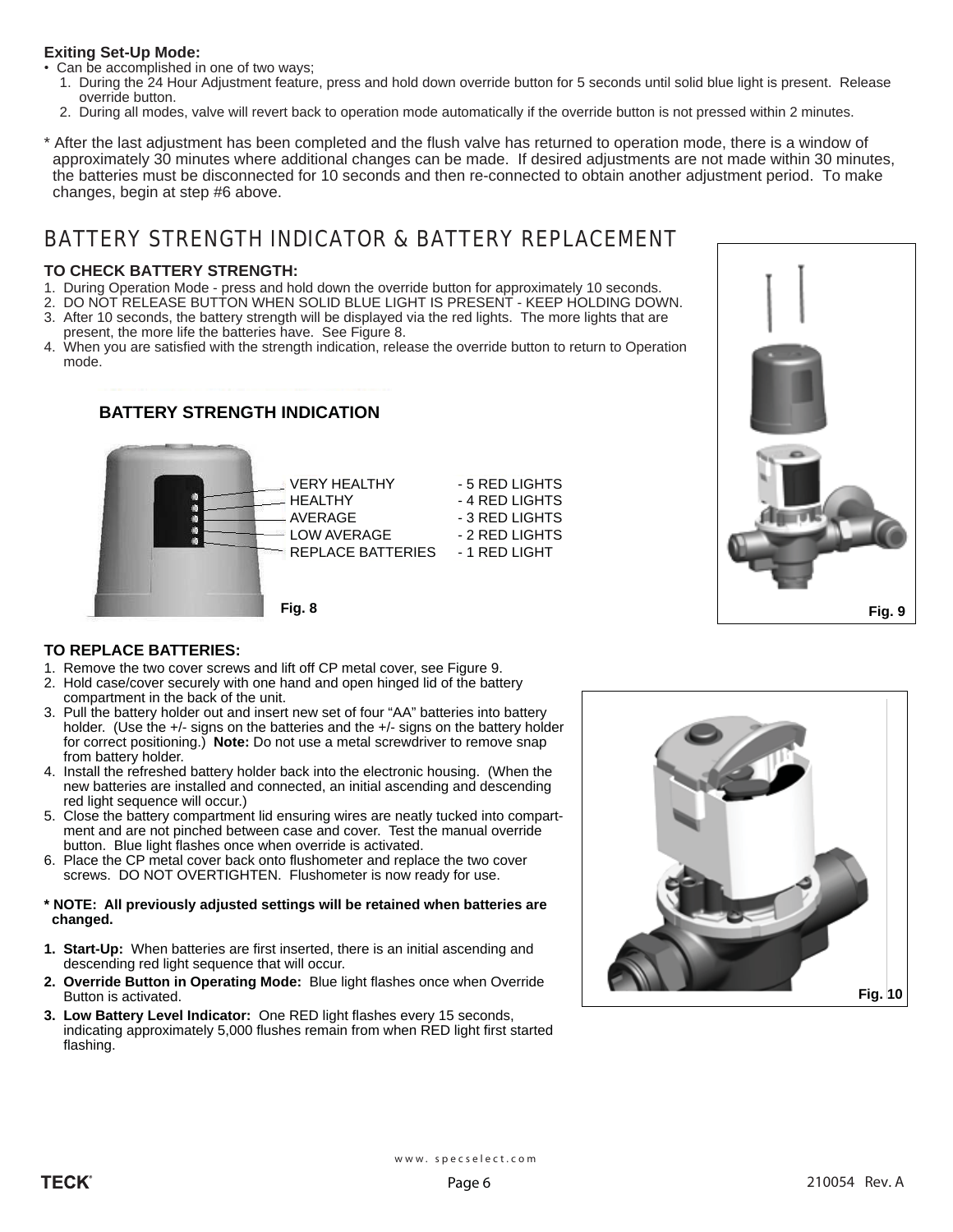## **PROBLEM SOLVING & MAINTENANCE SUGGESTIONS:**

### **NO LIGHTS - NO POWER**

Check that the 4 "AA" batteries are positioned properly in the battery holder. Use the +/- signs on the batteries and the +/- signs on the battery holder for correct positioning.

If the batteries are positioned correctly, but there are still no lights, replace with 4 new "AA" Alkaline batteries (see Battery Replacement on page 6).

**NOTE:** DO NOT USE EXCESSIVE FORCE to close the inlet stop stem. We RECOMMEND that the fllushometer be flushed while closing the inlet stop. The noise created by the water flow or the flow into the fixture will stop when the inlet water is shut off. **NOTE:** Always use DELTA COMMERCIAL GENUINE PARTS to maintain the warranty.

### **EXCESSIVE NOISE:**

- 1. PARTIALLY close the inlet stop.
- 2. Pressures OVER 75 PSI may lead to an increase in NOISE, water could SPLASH out of the fixture more easily and the LIFE of any plumbing valve may be SHORTENED.
- 3. INSTALL a Pressure Reducing Valve set at a lower pressure if actual pressure is over 75 PSI. While the TECK Flushometer will operate up to 125 PSI, the preferred operating range is between 35 to 65 PSI.
- 4. On flushometers that have been installed for a number of years, check the Renewable Seat (item #12, Table #1) for wear and replace if necessary.

### **EXCESSIVE WATER FLOW RATE:**

- 1. OPEN inlet stop ONE TURN and adjust Regulating Screw (061024A, item #8) to the fixture requirement (except on -6, -38, -19, -05 and -48 models which are fixed volume).
- 2. Operation of flushometer with inlet stop BELOW ONE TURN OPEN may cause EXCESSIVE NOISE. The lowest open setting for the inlet stop may vary dependent on the installation.

### **SHORTAGE OF WATER TO PROPERLY FLUSH BOWL:**

- 1. OPEN inlet stop fully.
- 2. CHECK pipeline for size or obstruction, partially closed gate or other supply line valve, corroded or undersize water piping.
- 3. CHECK water pressure.
- 4. Water flow rate is determined by BOTH the water pipe size AND the water pressure available.
- 5. A water closet flush valve requires a minimum water supply of 1" (or larger), depending on a number of different factors including water pressure (PSI) available, pipe size and length of pipe run, number of fixtures per washroom and per building, fixture type, fixture usage factor, elevation of valve above the water main, etc. We strongly recommend that pipe size calculations be done to insure proper water supply sizes. A Piping Calculation Guide is available on request.

Flushometers do NOT provide a water supply; they are merely automatically timed self-closing valves. The inlet supply piping is the water reservoir that must supply sufficient water volume in a short period of time (4 to 10 seconds) to properly flush and clear the fixture.

### **CONTINUOUS FLUSHING:**

- 1. The Regulating Screw (061024A, item #8) may be turned RIGHT (clockwise) TOO FAR. Adjust by slowly turning the Regulating Screw LEFT (counter-clockwise). (Except -6, -48, -38, -19 and -05 models which are fixed volume).
- 2. If flush is still continuous, remove 061024A Regulating Screw, CLEAN bypass slot in the Screw, REPLACE it in the valve and ADJUST slowly for proper flush (except -6, -48, -38, -19 and -05 models which are fixed volume).
- 3. Remove cast cap assembly and Diaphragm/Guide Assembly (item #11, Table #1), check for contaminants at renewable seat and diaphragm and check for debris in the cap for blockage. Also CHECK that the Diaphragm/Guide slides easily in the Renewable Seat.
- 4. After replacing the Diaphragm, be sure the sintered bronze Valve Silencer and the flat, white Plastic Washer are correctly aligned with the Cast Guide and do not catch on the top of the Renewable Seat (item #12, Table #1). To assure PROPER ALIGNMENT, slide the Diaphragm/Guide Assembly (item #11, Table #1) into the Renewable Seat until the Diaphragm/Guide slides and seats smoothly and easily.

### **VALVE WILL NOT FLUSH:**

- 1. When the valve has been taken apart for servicing and re-assembled and does NOT operate, check that the Cast Cap has been put on the body properly. The Regulating Screw (061024A, item #8) should always be on the same side as the inlet stop.
- 2. When all lights operate as expected but valve will not flush, check that the solenoid makes a clicking sound. If no clicking sound is present, then replace with Electronic Repair Kit (WC - 061142A or UR - 061143A, item #20).
- 3. After a number of years, the valve will flush but shuts off immediately when activated. The Diaphragm (060079A, item #11, Table #1) is worn or split and needs replacing.

### **SLIGHT WATER LEAK INTO FIXTURE:**

1. EXAMINE the seating surface of the Diaphragm Seat (item #11, Table #1) for imbedded sediment.

## **CLEANING INSTRUCTIONS:**

CLEAN the outside of the chrome plated flushometer with a damp cloth.

CAUTION: MOST Tub & Tile fixture cleaners contain ACIDS. DO NOT WIPE the cloth used to clean ceramic fixtures over the flushometer as it will remove the chrome plating and leave a discoloured surface.

For a copy of the "TECK Flushometer Maintenance Manual/Piping Calculation Guide", contact your local Delta Representative.